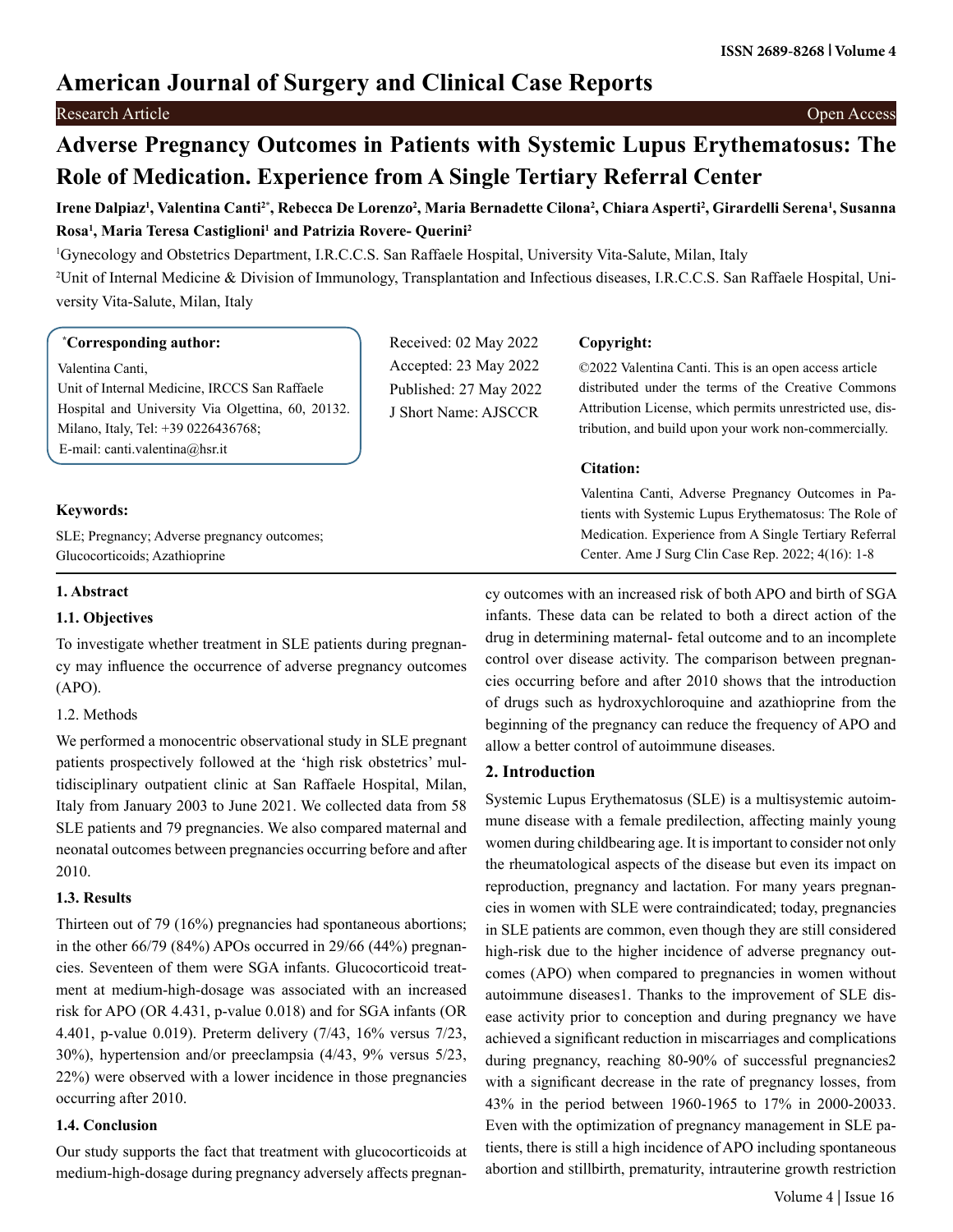(IUGR) and small for gestational age (SGA) babies, gestational hypertension and/or preeclampsia and neonatal lupus. SLE patients need proper counseling before conception in order to evaluate the disease activity and to choose the best medication to use during pregnancy, both for the mother and the fetus. A multidisciplinary approach involving a rheumatologist and a gynecologist with experience in high- risk pregnancies is the best strategy to approach and manage these patients. There are two crucial points that need to be addressed in SLE treatment during pre-conceptional counselling and during pregnancy: [1]. The lowest disease activity prior and during pregnancy, in order to minimize the risk of flares; [2]. The choice of adequate medication with the least possible risk of adverse maternal/fetal effects. Over the years, trends in the management of SLE in pregnancy have changed, leading to an increased use of drugs such as hydroxychloroquine (HCQ) and azathioprine (AZA) from 2010, currently among the first choices for medication in these gestations compared to the more traditional glucocorticoid-based treatments. Many studies have reported a role of high-dose glucocorticoids in the development of APO, in particular with regards to neonatal prematurity4–8 and SGA neonates9. Many publications agree on the relevant role of aggressive high-dose glucocorticoid- based treatment in contributing to increasing APO, however it remains to be clarified whether there is a parallel role of poor disease control as several studies also report an increased risk of APO in pregnancies with SLE flares 10–13.

#### **3. Materials and Methods**

#### **3.1. Study Design and Population**

We performed a monocentric observational study of SLE pregnant patients followed prospectively in the 'high risk obstetrics' multidisciplinary outpatient clinic at San Raffaele Hospital, Milan, Italy from January 2003 to June 2021. We collected data from 79 pregnancies in 58 patients with a diagnosis of SLE accordingly to the 1997 ACR criteria14. All patients also satisfied the 2019 EULAR/ American College of Rheumatology criteria15. We compared 23 pregnancies in SLE patients before 2010 to 43 pregnancies occurring from 2010 to June 2021.

Approval was obtained from the Comitato Etico Ospedale San Raffaele, Milan, Italy (protocol "MED-Mol" PI Patrizia Rovere-Querini N. 62/INT/2021). This study was conducted in accordance with the Declaration of Helsinki.

#### **3.2. Pregnancy Management**

The patients were followed with monthly multidisciplinary appointments at the 'High Risk Obstetrics' outpatient clinic all through pregnancy and the routine post partum follow-up (forty days after delivery). In 50 pregnancies (63%) the patients underwent pre-conceptional counselling and an accurate medical history was collected in order to assess disease activity and drug history. When necessary, medication modifications were approved in order to obtain a safer and more effective disease control. Teratogenic

drugs were discontinued in the pre-conceptional period in order to ensure wash out when necessary. Patients were also tested for several autoantibodies, in particular for anti- phospholipids (aPL) (anticardiolipin antibodies (aCL IgG and IgM), anti–beta2-glycoprotein I antibodies (aβ2GPI IgG and IgM) assessed by ELISA (QUANTA Lite), and lupus anticoagulant (LAC)) and anti-Ro/ SSA and anti-La/SSB; however, anti-double strand DNA (aDNA) and anti- nucleus (ANA) where not regularly tested for. During pregnancy, patients were monitored monthly with physical examination, laboratory tests including complete blood count, C reactive protein (CRP) and urine analysis. During each trimester of pregnancy we evaluated SLE disease activity by using the systemic lupus erythematosus disease activity index, SLEDAI-2K16. Serial obstetric ultrasounds to monitor fetal growth and uterine artery pulsatility indices were also performed and recorded routinely.

## **4. Definitions**

SLE flares were defined by increase in SLEDAI-2K value, new SLE symptoms or requirement to change treatment16. Spontaneous abortions were defined as spontaneous interruptions of pregnancy prior to the 22nd17 week of gestation, with a distinction between early and late miscarriage using a cut-off of 10 weeks of gestation.

We included the following in the definition of adverse pregnancy outcomes (APO):

- Gestational hypertension: hypertension developing during pregnancy starting from the 20th week of gestation, characterized by systolic pressure higher than 140 mmHg and/or diastolic pressure higher than 90 mmHg18.

- Preeclampsia: hypertension developing during pregnancy starting from the 20th week of gestation, characterized not only by systolic pressure higher than 140 mmHg and/or diastolic pressure higher than 90 mmHg but typically also by proteinuria >0.3 g/24 h18. Recent guidelines also suggest the following as complications that should be considered when diagnosing pre-eclampsia even in the absence of significant proteinuria: renal, haematological, hepatic or neurologic involvement, pulmonary oedema, fetal growth restriction or placental abruption.

- Small for gestational age babies: newborn with weight lower than the 10th percentile at birth using INeS anthropometric tables19.

- Late preterm: delivery between 34 and 36+6 wg; moderate preterm: delivery between 32 and 33+6 wg; early preterm: delivery between 28 and 31+6 wg; very early preterm: delivery before 28 wg17.

- Stillbirth or intrauterine fetal death (IFD): fetal death after 24 gestational weeks17.

#### **5. Statistical Analysis**

Statistical analysis was performed with IBM SPSS 21.0. Data were analyzed by calculating mean and standard deviation (SD)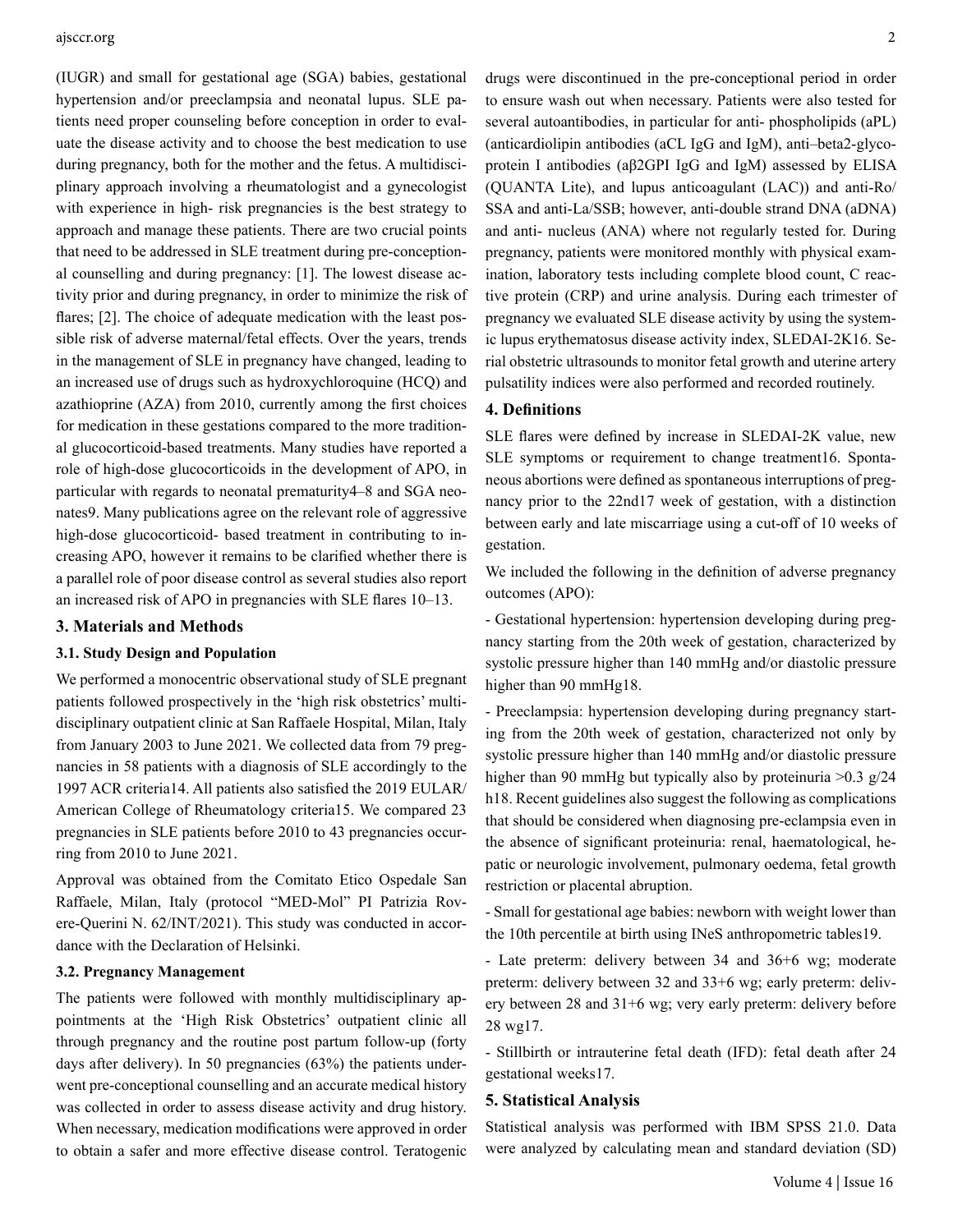for quantitative variables with normal distribution and by calculating frequency and percentage for dichotomous qualitative variables. Analysis of qualitative variables was conducted by chisquare test  $(\gamma 2)$  or Fisher's exact test when appropriate, analysis of quantitative variables by t-test. We considered differences to be statistically significant at  $p < 0.05$ . Multivariate logistic regression was used in the analysis to identify risk factors for adverse events in pregnancy. The Odds Ratio (OR) and 95% confidence interval (CI) were calculated.

## **6. Results**

Our study included 79 pregnancies in 58 patients recruited between 2003 and June 2021. Thirteen out of 79 (16%) pregnancies underwent spontaneous abortion while 66/78 (84%) evolved to more than 22 weeks' gestation. The study focused on the 66 pregnancies from the 22nd gestational week onwards: in this group we observed 29/66 (44%) adverse pregnancy outcomes (APO). By analyzing the proportion of each complication included in the definition of APO we found: 9/66 (14%) patients with gestational hypertension and preeclampsia, 17 (26%) patients with small for gestational age (SGA) fetuses and 14/66 (21%) preterm deliveries. Of the latter, 10/14 were late or moderate preterm, and 4/14 low or very low preterm. In several pregnancies, more than one type of complication was observed.

## **7. Baseline Characteristics**

We divided the 66 pregnancies in two groups:  $29/66$  (44%) pregnancies with development of APO (APO+) and 37/66 (65%)

**Table 1.** Baseline characteristics of APO- and APO+ groups.

pregnancies without APO (APO-). The baseline characteristics between the two groups were similar in terms of mean age and years of autoimmune disease. Pre-conceptional counselling in a similar proportion in the two groups (p-value 0.994) preceded the pregnancy. The mean SLEDAI during pregnancy was higher in the APO+ group (2.9  $\pm$  3.3) than in the APO- group (1.7  $\pm$  2.0), although this was not a statistically significant difference (p-value 0.056). There were also no significant differences between the two groups in term of autoantibody positivity, except for anti-phospholipid antibodies (aPL) (7/37 (19%) in the APO- group and 12/29 (41%) in the APO+ group, p-value 0.045), Table 1. The evaluation of the single aPL specificity, including anti-cardiolipin antibodies (aCL) IgG and/or IgM, anti-β2 glycoprotein (a2-GPI) IgG and/or IgM and lupus anticoagulant (LAC), did not show any significant difference between the two groups. Only one patient (3%) in the APO- group had a "triple positivity", defined as the positivity to both aCL, a2- GPI and LAC, while there were 4 cases (14%) of triple positivity in the APO+ group. Of note, this difference was not statistically significant. We also analyzed the differences in the two groups of patients considering the SLE complications prior to pregnancy: in the APO+ group there was a significantly higher rate of anti-phospholipid antibodies syndrome (APS) (p-value 0.018), SLE nephropathy (p-value 0.001) and chronic hypertension (p-value 0.038), as depicted in Table 1. Three out of 8 (40%) APS experienced a thrombotic event and 5/8 (60%) had a diagnosis of obstetric APS.

|                                  | Total $n = 66$ | APO <sup>a</sup> - n = 37 (56%) | $APO+n = 29(44\%)$ | p     |
|----------------------------------|----------------|---------------------------------|--------------------|-------|
| <b>Baseline characteristics:</b> |                |                                 |                    |       |
| Maternal age                     | $32.6 \pm 4.4$ | $32.8 \pm 4.1$                  | $31.1 \pm 4.3$     | 0.990 |
| Years of disease                 | $8.8 \pm 6.1$  | $9.8 \pm 6.1$                   | $8.0 \pm 5.8$      | 0.376 |
| Pre-conceptional counselling     | 41 (62%)       | 23 (62%)                        | 18 (62%)           | 0.994 |
| Mean SLEDAI during pregnancy     | $2.2 \pm 2.7$  | $1.7 \pm 2.0$                   | $2.9 \pm 3.3$      | 0.056 |
| <b>Autoantibodies:</b>           |                |                                 |                    |       |
| ANA <sup>b</sup>                 | 60 (91%)       | 34 (92%)                        | 26(89%)            | 0.754 |
| aDNA <sup>c</sup>                | 17(26%)        | 9(24%)                          | 8(28%)             | 0.764 |
| Ro/SSA; La/SSB                   | 15(23%)        | 8(22%)                          | 7(24%)             | 0.809 |
| aPL <sup>d</sup>                 | 19(29%)        | 7(19%)                          | 12(41%)            | 0.045 |
| aCL <sup>e</sup>                 | 15(23%)        | 7(19%)                          | 8(28%)             | 0.404 |
| a <sup>2</sup> -GPI <sup>f</sup> | 9(14%)         | 5(13%)                          | 4(14%)             | 1.000 |
| LAC <sup>g</sup>                 | 8(12%)         | 3(8%)                           | 5(17%)             | 0.258 |
| Triple positivity                | 5(8%)          | 1(3%)                           | 4(14%)             | 0.160 |
| <b>SLE</b> complications         |                |                                 |                    |       |
| APS <sup>h</sup>                 | 8(12%)         | 1(3%)                           | 7(24%)             | 0.018 |
| Nephropathy                      | 8(12%)         | $0(0.0\%)$                      | 8(28%)             | 0.001 |
| Chronic hypertension             | 7(11%)         | (3%)                            | 6(21%)             | 0.038 |

(a) APO: adverse pregnancy outcome; (b) ANA: antinuclear antibodies; (c) aDNA: (d) anti-dsDNA antibodies; (d) aPL: anti-phospholipid antibodies; (e) aCL: anti-cardiolipin antibodies; (f) aβ2-GPI: anti-β2-glycoprotein I antibodies; (g) LAC: lupus anticoagulant; (h) APS: anti-phospholipid syndrome.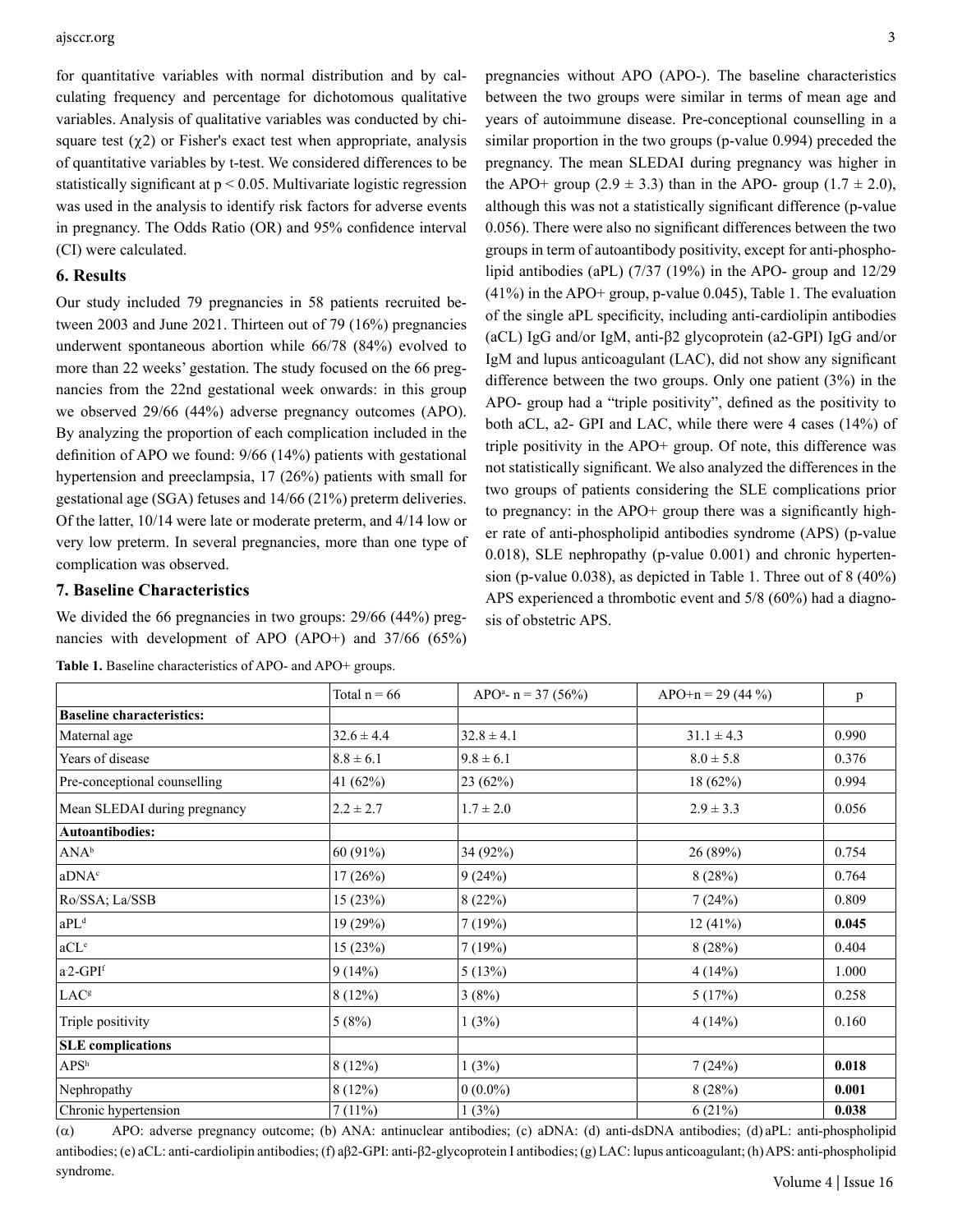#### **7.1. SLE Treatment and Adverse Pregnancy Outcomes**

We compared APO- and APO+ groups to assess whether there was any significant difference in treatment during pregnancy. In the APO+ group we observed a higher use of both low-dosage aspirin (LDA) and low molecular weight heparin (LMWH) (16% vs 41%, p-value 0.023), due to the higher rate of aPL positivity in this group of patients. Moreover, a medium-high dosage of glucocorticoids ( $\geq$  5 mg) (19% vs 48%, p-value 0.011) was found in APO+ group due to a higher number of flares during these pregnancies (8/29, 28%) versus only in 1/37 (3%) in APO-, Table 2.

We conducted a multivariate analysis looking for a role of highdose glucocorticoid in pregnancy outcomes, considering several drugs used during pregnancy in SLE patients. In patients treated with high-dose glucocorticoids, we observed both an increased incidence of APO (OR 4.431, p-value 0.018) and SGA infants (OR 4.401, p-value 0.019), Tables 3a and 3b. Moreover, we studied the association between APO and SLE complications during and prior to pregnancy, considering SLE flares, anti-phospholipid syndrome (APS) and chronic hypertension. The multivariate analysis showed a correlation between APO and both SLE flares (OR 8.669, p-value 0.029) and APS (OR 8.152, p-value 0.038), Table 4.

|                             | $APO - n = 37 (56%)$ | APO+ $n = 29$ (44 %) | р               |
|-----------------------------|----------------------|----------------------|-----------------|
| <b>Treatment:</b>           |                      |                      |                 |
| HCQ <sup>a</sup>            | $ 26(70\%)$          | 18(62%)              | 0.483           |
| $AZA^b$                     | 10(27%)              | 14 (48%)             | 0.075           |
| LDA <sup>c</sup>            | 24(65%)              | 22(76%)              | 0.335           |
| $LDA + LMWH$ <sup>d</sup>   | $6(16.2\%)$          | 12(41%)              | 0.023           |
| Glucocorticoids $\leq$ 5 mg | 8(22%)               | 4(14%)               | 0.413           |
| $\geq 5$ mg                 | 7(19%)               | 14 (48%)             | 0.011           |
| <b>Flares</b>               | 1(3%)                | 8(28%)               | $ 0.008\rangle$ |

**Table 2.** Treatment and flares in APO- and APO+ groups.

( $\alpha$ ) HCQ: hydroxychloroquine; (b) AZA: azathioprine; (c) LDA: low-dosage aspirin; (d) LMWH: low molecular weight heparin.

|                             | <b>OR</b> (CI 95%)      | р     |
|-----------------------------|-------------------------|-------|
| $A Z A^a$                   | $1.527(0.439 - 5.312)$  | 0.508 |
| $LDA^b + LMWH^c$            | $3.605(0.865 - 15.025)$ | 0.071 |
| Glucocorticoids $\geq$ 5 mg | 4.431 (1.231-15.951)    | 0.018 |
|                             |                         |       |

**Table 3a.** APO risk and treatment during pregnancy.

 $\alpha$ ) AZA: azathioprine; (b) LDA: low-dosage aspirin; (c) LMWH: low molecular weight heparin.

|                             | <b>OR</b> (CI 95%)     | р     |
|-----------------------------|------------------------|-------|
| $A Z A^a$                   | $1.265(0.317 - 5.048)$ | 0.714 |
| $LDA^b + LMWH^c$            | 2.682 (0.655-10.985)   | 0.171 |
| Glucocorticoids $\geq$ 5 mg | 4.401 (0.317-5.048)    | 0.019 |

( $\alpha$ ) AZA: azathioprine; (b) LDA: low-dosage aspirin; (c) LMWH: low molecular weight heparin.

**Table 4.** APO and SLE complications during and prior to pregnancy.

|                      | <b>OR</b> (CI 95%)   | р     |
|----------------------|----------------------|-------|
| Flares               | 8.669 (0.916-82.042) | 0.029 |
| APS <sup>a</sup>     | 8.152 (0.846-78.518) | 0.038 |
| Chronic hypertension | 5.765 (0.555-59.919) | 0.592 |

(a) APS: anti-phospholipid syndrome.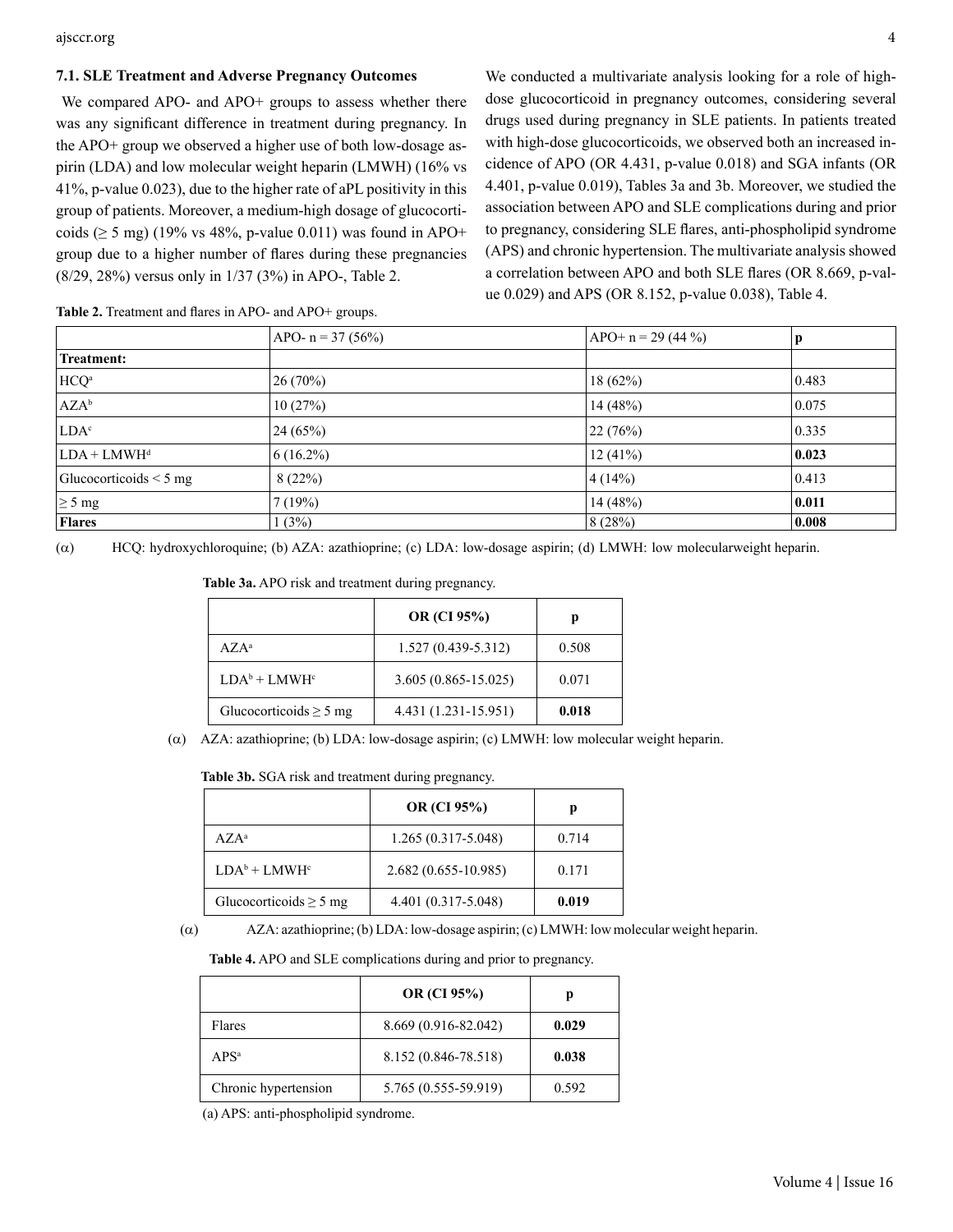#### **7.2. Pregnancies Before and after 2010**

Between 2003 and June 2021, we observed 66 successful pregnancies: 23/66 (35%) were reported before 2010 and 43/66 (65%) after 2010. We also analyzed SLE disease characteristics and pregnancy outcomes between these two groups of patients. The two groups were homogeneous in terms of baseline characteristics and SLE complications (Table 5). The different therapeutic approach between the two groups of patients is depicted in table 6. Treatment at the beginning of pregnancy was different in the two groups: in the pregnancies occurring in the last decade we used more hydroxychloroquine (HCQ) and azathioprine (AZA), while reducing the use of medium-high dosage ( $\geq$  5 mg) glucocorticoids, p < 0.005. No significant differences were observed in the use of low-dosage (<5 mg) glucocorticoids. Thirty-four out of 43 (79%) patients between 2010 and 2021 and 8/23 (35%) pregnancies occurring before 2010 were treated with HCQ (p-value  $\leq 0.001$ ). During the first trimester of pregnancy, 2/23 (9%) and 14/43 (33%) pregnancies before and after 2010 respectively were treated with AZA (p-value 0.037). The use of high-dose glucocorticoid decreased from 48% before 2010 to 23% after 2010, p-value  $\leq$  0.05. We did not observe significant differences between the two groups in terms of use of LDA and LDA + LMWH. We also evaluated if there were any differences in SLE flares between the two

groups of pregnancies: SLE flares complicated 5/23 (22%) pregnancies before 2010 and 4/43 (9%) pregnancies after 2010. This difference is not statistically significant. Pregnancy outcomes were different in patients before and after 2010 (Table 7); the gestational week at delivery was  $36.4 \pm 4.0$  in the first group and  $37.7 \pm 2.1$ in the second, p-value 0.006. Birth weight was lower for infants in pregnancies occurring before 2010,  $2617 \pm 802$  g compared with  $2825 \pm 526$  g for infants born from 2010 to 2021 (p-value 0.049). This is likely to be due to the higher number of premature deliveries. The placental weight was similar in the two groups. The difference between the two groups was not significant in terms of preterm delivery, even if the proportion of cases was higher before 2010 (30% vs 16%, p-value 0.180) particularly for early or very early preterm deliveries (13% vs 2%, p-value 0.080). Even without statistical significance, in the last decade the rate of chronic hypertension and/or preeclampsia was found to be lower  $(4/43, 4/43)$ 9% versus 5/35, 28%) and similar to the one of a non-SLE pregnancy. In fact, hypertensive disorders affect as many as 10% of all pregnancies worldwide20. Furthermore, a similar rate of SGA was observed  $(6/23 \ (26\%)$  and  $11/43 \ (26\%)$ , respectively), while the rate of vaginal deliveries increased in the last decade from 26% to 51% (p-value 0.050).

|                                 | Before 2010 n = 23 (35%) | From 2010 to 2021 n = 43 (65%) | p     |
|---------------------------------|--------------------------|--------------------------------|-------|
| <b>Baseline characteristics</b> |                          |                                |       |
| Maternal age                    | $30.5 \pm 3.6$           | $34.0 \pm 4.3$                 | 0.229 |
| Years of disease                | $8.5 \pm 5$              | $9.3 \pm 6.1$                  | 0.706 |
| Pre-conceptional counselling    | $14(61\%)$               | 27(63%)                        | 0.878 |
| <b>SLE</b> complications        |                          |                                |       |
| Active disease at conception    | 10(44%)                  | 22(51%)                        | 0.522 |
| Nephropathy                     | 5(22%)                   | 3(7%)                          | 0.115 |
| Chronic hypertension            | 4(17%)                   | 3(7%)                          | 0.277 |

| Table 6. SLE flares and Treatment in the first trimester of pregnancy before and from 2010. |  |  |  |  |
|---------------------------------------------------------------------------------------------|--|--|--|--|
|---------------------------------------------------------------------------------------------|--|--|--|--|

|                                     |            | Before 2010 n = 23 (35%) From 2010 to 2021 n = 43 (65%) | p       |
|-------------------------------------|------------|---------------------------------------------------------|---------|
| <b>First trimester of gestation</b> |            |                                                         |         |
| HCQ <sup>a</sup>                    | 8(35%)     | 34 (79%)                                                | < 0.001 |
| $AZA^b$                             | 2(9%)      | 14 (33%)                                                | 0.037   |
| LDA <sup>c</sup>                    | 17(74%)    | 29(67%)                                                 | 0.586   |
| $LDA + LMWH$ <sup>d</sup>           | $7(30\%)$  | 11 $(26%)$                                              | 0.673   |
| Glucocorticoids                     |            |                                                         |         |
| $\leq 5$ mg                         | 5(22%)     | 7(16%)                                                  | 0.739   |
| $\geq 5$ mg                         | 11 $(48%)$ | 10(23%)                                                 | 0.041   |
| <b>Flares</b>                       | 5(22%)     | 4(9%)                                                   | 0.258   |

(a) HCQ: hydroxychloroquine; (b) AZA: azathioprine; (c) LDA: low-dosage aspirin; (d) LMWH: low molecular weight heparin.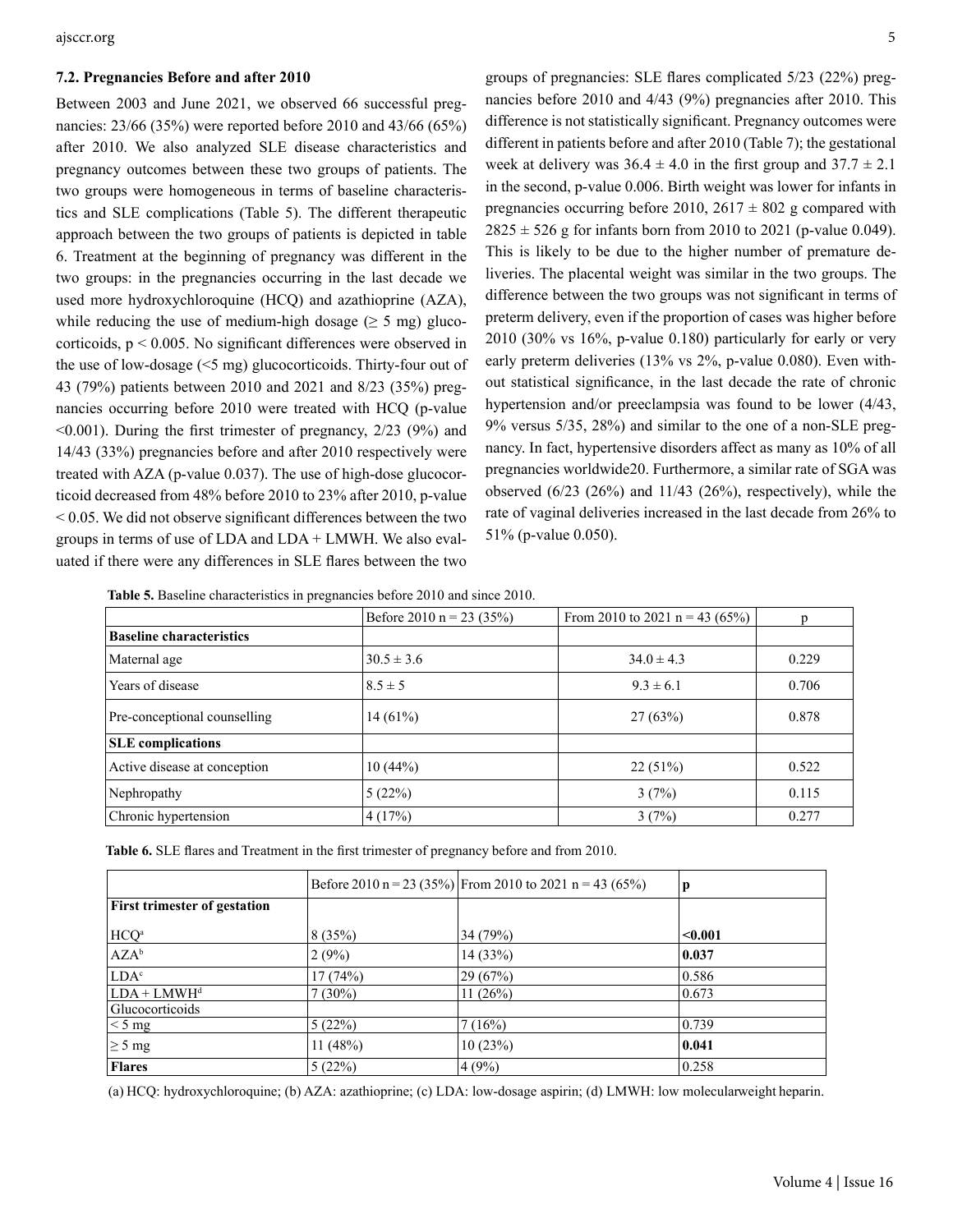**Table 7.** Pregnancy outcome in pregnancies before and since 2010.

|                                              | Before 2010 n = 23 (35%) | From 2010 to 2021 n = 43 (65%) | <sub>p</sub> |
|----------------------------------------------|--------------------------|--------------------------------|--------------|
| Week at delivery                             | $36.4 \pm 4.0$           | $37.7 \pm 2.1$                 | 0.006        |
| Preterm                                      | $7(30\%)$                | 7(16%)                         | 0.180        |
| Late or moderate preterm                     | 4(17%)                   | 6(14%)                         | 0.730        |
| Low or very low preterm                      | 3(13%)                   | $1(2\%)$                       | 0.080        |
| <b>SGA</b> infants                           | 6(26%)                   | 11(26%)                        | 0.964        |
| Gestational hypertension and/or preeclampsia | 5(22%)                   | 4(9%)                          | 0.258        |
| Type of delivery:                            |                          |                                |              |
| <b>Vaginal delivery</b>                      | 6(26%)                   | 22(51%)                        | 0.050        |
| ELCS <sup>a</sup>                            | 13 (56%)                 | 12(28%)                        | 0.022        |
| <b>EMCS</b> <sup>b</sup>                     | 4(17%)                   | 9(21%)                         | 1.000        |
| Birth weight                                 | $2617 \pm 802$           | $2825 \pm 526$                 | 0.049        |
| Placental weight                             | $468 \pm 126$            | $445 \pm 137$                  | 0.652        |

\*Infant with severe prematurity, born alive at 25 weeks of gestation and dead after 48 hours

(a) ELCS: Elective lower segment caesarean section; (b): EMCS: emergency caesarean segment.

#### **8. Discussion**

Our study investigated how different treatments could influence the pregnancy outcome in SLE patients. In the 79 pregnancies in our Outpatient Clinic we observed a low frequency in spontaneous abortions (16%), similar to that of the general population (15- 20%)21 and in any case lower than that reported by other studies in SLE patients (23.3-29.2%)22–24. In literature, one or more adverse pregnancy outcomes (APO) complicates from 19.0% to 83.5% of SLE pregnancies that reach the 22nd week of gestation25,26; in our study APO were observed in 44% of successful pregnancies, which is lower than that reported by Barnado27 (51.7%) and Andrade28 (63.7%). The use of high-dose glucocorticoids was most adopted in pregnancies complicated by APO. Forty-four percent of pregnancies included in this group received glucocorticoid-based treatment. This confirms the association between high-dose glucocorticoids and APO, considering both the variety of events included in the definition of APO (OR 4.4, p-value 0.018) and the birth of small for gestational age (SGA) infants (OR 4.401, p-value 0.019) (Tables 3a and 3b). Our result agrees with many other studies that describe a role of high-dose glucocorticoids in the development of APO, in particular in prematurity and intrauterine growth restriction (IUGR). Chen29 described an association between glucocorticoids and prematurity, preeclampsia and stillbirth, although the dosage defined as high- dose was higher (>20 mg) than the one in our study. Chakravarty30 reported a correlation between prednisone used at the beginning of pregnancy and prematurity, with a relative risk (RR) of 1.8. In 2009, De Man31 suggested the use of high-dose glucocorticoids as not being directly correlated with the birth of SGA infants but with the birth of premature infants. Although most authors agree on the role of high-dose glucocorticoid treatment in the development of APO, it is necessary to consider that the choice of this therapeu-

tic approach often derives from an SLE flare during pregnancy, which represents a risk factor for APO regardless of ongoing treatment32–34. An autoimmune disease flare was observed in 17% of pregnancies included in our study that reached the 22 weeks' gestation. In agreement with previous literature, flares were more frequent in pregnancies complicated by APO: 8/9 SLE flares were in the group of pregnancies with APO, suggesting a role of flares in the worsening of maternal-fetal outcome. The long period of almost 20 years between 2003 and 2021 within which the management of high- risk SLE pregnancies has developed has led us to question whether there has been an improvement in the management of autoimmune disease in pregnancy and in maternal-fetal outcomes. At the beginning, the therapeutic tools were limited, with little use of hydroxychloroquine (HCQ) and contraindication to the administration of azathioprine (AZA) in the first trimester of pregnancy. Only since 2010, the number of patients treated with HCQ and AZA from the beginning of pregnancy, as well as in the pre-conceptional period, was consistent: we therefore compared pregnancies between 2003 and 2010 and those after 2010. We observed a reduction both in SLE-associated complications, particularly in flares, and in APO such as gestational hypertension, preeclampsia and prematurity, even though the frequency of SGA infants remained high. In a study conducted on a large sample of SLE patients collected between 1988 and 2015, Mehta35 aimed, as in our study, to evaluate the changes made to the management of SLE in pregnancy and respective outcomes. Reductions in maternal mortality and APO events, particularly preeclampsia, were observed, although pregnancies complicated by SLE continue to be associated with a worse maternal-fetal outcome than pregnancies in women not affected by the autoimmune disease. In our study, a therapeutic strategy based on the use of HCQ and AZA with possible associations of low-dose glucocorticoids, was asso-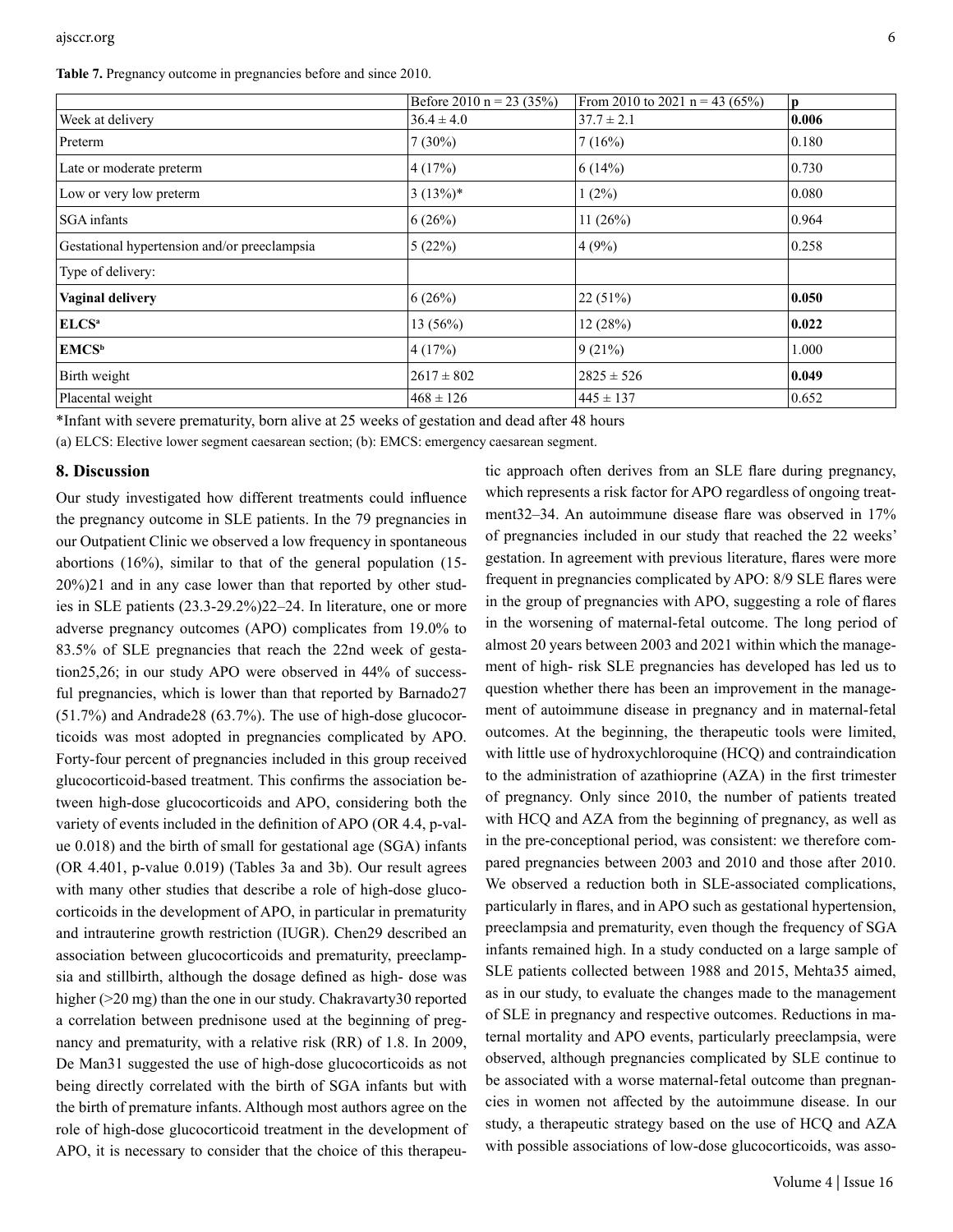ciated with a good disease activity control and with a reduction of preeclampsia and/or gestational hypertension to one similar to that of low risk pregnancies20. Moreover, 84% of patients who delivered after 2010 had at term delivery (i.e.  $\geq$  37 wg) with a mean gestational week of 37.7 versus 36.4 mean gestational weeks' of patients who delivered before 2010 (p.0.006, table 7). In the last decade, 51% of deliveries were vaginal, a significantly different proportion compared to that before 2010 (26%). Consequently, the neonatal weight at delivery were seen to be higher (2825g before 2010 versus 2617g after 2010,  $p = 0.049$ ) On the contrary, the rate of SGA and the placental weight were not different in the two groups under examination. The persistence of a high frequency in SGA deliveries could partly be explained by alterations in placentation. In 2015, Kim et al.36 described chronic inflammatory lesions of the placenta and reported how the presence of chronic villitis, defined as an inflammatory lesion, are associated with both the birth of SGA infants and premature deliveries. In addition to chronic inflammatory lesions, in the context of vasculopathic autoimmune diseases such as SLE, it is necessary to consider vascular alterations of the placenta that may have a role in the pathogenesis of IUGR, SGA, and prematurity, at described by Marder et al37 in SLE placentas even with uncomplicated pregnancies. Placental tissue in SLE patients shows vascular inflammatory lesions that are indistinguishable from those in preeclamptic placentas playing a potential role in the development of APO. Alterations in placentation may represent the key in understanding why we are able to control pregnancies in SLE patients relatively well but continue to have a high frequency of births of SGA infants. The publications that have investigated placental alterations in SLE pregnancies are few and related to small numbers of patients. For this reason further studies will be necessary both for the identification of the optimal therapeutic strategy to reduce the births of SGA infants and for a better understanding of the mechanisms underlying IUGR and SGA development in pregnancies complicated by SLE.

## **9. Limits of the Study**

 Our study has limitations that must be considered when interpreting the results. The small number of patients included and the retrospective nature of the study constitute the two main limitations of the study. The limited number of cases related to some variables considered made it difficult to highlight statistically significant differences and associations.

#### **10. Conclusions**

Our study revealed the role of high-dose glucocorticoid treatment in the development of adverse events in the pregnancies of patients affected by SLE, with an association probably due to the coexistence of three factors. (1) the direct role of the drug in determining maternal-fetal outcome, (2) the difficulty in obtaining optimal control of disease activity, (3) a development of maternal-fetal complications of SLE in pregnancy independent of treatment and consisting of alterations in placentation and placental function itself implicated in APO, especially in the birth of SGA infants.

Reviewing the clinical activity in managing pregnancies in SLE patients from 2003 to 2021, it is evident that changes were adopted in the approach to the disease, with increasing use of hydroxychloroquine administration and immunosuppressive treatment with azathioprine from the first trimester of pregnancy. The SLEflares during pregnancy, the onset of gestational hypertension and/ or preeclampsia as well as prematurity proved to be less frequent maternal-fetal complications in the second decade of management of SLE patients' pregnancies. The percentage of delivery at term  $(e.i \geq 37 \text{ gW})$  and the rate of vaginal delivery were higher in the last decade. In spite of the evident improvements in the treatment of SLE in pregnancy, there continue to be numerous births of SGA infants: the emerging literature related to anatomic and pathological alterations of the placentas of SLE pregnancies support a pathogenesis of the phenomena of IUGR and SGA independent of a good control of autoimmune disease and of drug use. Future studies are therefore required in order to answer the following two questions: (1) what is the best therapeutic strategy for lupus pregnancies, suitable for optimal SLE control but without harmful effects on fetal outcomes? (2) Is the birth of SGA infants at least partly independent of the control of the autoimmune disease? If so, the mechanism underlying SGA/growth restriction is yet to be fully clarified.

#### **References**

- 1. [Moroni G, Ponticelli C. Pregnancy in women with systemic lupus](https://pubmed.ncbi.nlm.nih.gov/27142327/) [erythematosus \(SLE\). Eur. J. Intern. Med. 2016; 32: 7-12.](https://pubmed.ncbi.nlm.nih.gov/27142327/)
- 2. [Lateef A, Petri M. Managing lupus patients during pregnancy. Best](https://pubmed.ncbi.nlm.nih.gov/24238698/3.)  [Pract. Res. Clin. Rheumatol. 2013; 27: 435–447.](https://pubmed.ncbi.nlm.nih.gov/24238698/3.)
- 3. [Clark C A, Spitzer K A, Laskin CA. Decrease in pregnancy loss rates](https://pubmed.ncbi.nlm.nih.gov/16142865/)  [in patients with systemic lupus erythematosus over a 40-year period.](https://pubmed.ncbi.nlm.nih.gov/16142865/) [J. Rheumatol. 2005l 32: 1709-1712.](https://pubmed.ncbi.nlm.nih.gov/16142865/)
- 4. [Wei S, Lai K, Yang Z, Zeng K. Systemic lupus erythematosus and](https://pubmed.ncbi.nlm.nih.gov/28121241/) [risk of preterm birth: A systematic review and meta-analysis of ob](https://pubmed.ncbi.nlm.nih.gov/28121241/)[servational studies. Lupus .2017; 26: 563-571.](https://pubmed.ncbi.nlm.nih.gov/28121241/)
- 5. [Al Arfaj, A S, Khalil N. Pregnancy outcome in 396 pregnancies in](https://pubmed.ncbi.nlm.nih.gov/20947541/)  [patients with SLE in Saudi Arabia. Lupus. 2010; 19: 1665-1673.](https://pubmed.ncbi.nlm.nih.gov/20947541/)
- 6. [Christine A Clark, Karen A Spitzer, Jamie N Nadler, Carl A Laskin.](https://pubmed.ncbi.nlm.nih.gov/14528505/)  [Preterm deliveries in women with systemic lupus erythematosus. J.](https://pubmed.ncbi.nlm.nih.gov/14528505/)  [Rheumatol. 2003; 30: 2127-2132.](https://pubmed.ncbi.nlm.nih.gov/14528505/)
- 7. [Kristin Palmsten, Julia F Simard, Christina D Chambers. Medica](https://www.ncbi.nlm.nih.gov/pmc/articles/PMC5850850/)[tion use among pregnant women with systemic lupus erythematosus](https://www.ncbi.nlm.nih.gov/pmc/articles/PMC5850850/) [and general population comparators. Rheumatol. \(United Kingdom\).](https://www.ncbi.nlm.nih.gov/pmc/articles/PMC5850850/) [2017; 56: 561-569.](https://www.ncbi.nlm.nih.gov/pmc/articles/PMC5850850/)
- 8. [Kobashi N. Hypocomplementemia Correlates with Intrauterine](https://pubmed.ncbi.nlm.nih.gov/10517175/) [Growth Retardation in Systemic Lupus Erythematosus. Am. J. Re](https://pubmed.ncbi.nlm.nih.gov/10517175/)[prod Immunol. 1999; 42: 153-159.](https://pubmed.ncbi.nlm.nih.gov/10517175/)
- 9. [Leroux M. Impact of hydroxychloroquine on preterm delivery and](https://pubmed.ncbi.nlm.nih.gov/26082465/) [intrauterine growth restriction in pregnant women with systemic](https://pubmed.ncbi.nlm.nih.gov/26082465/) [lupus erythematosus: A descriptive cohort study. Lupus. 2015; 24:](https://pubmed.ncbi.nlm.nih.gov/26082465/)